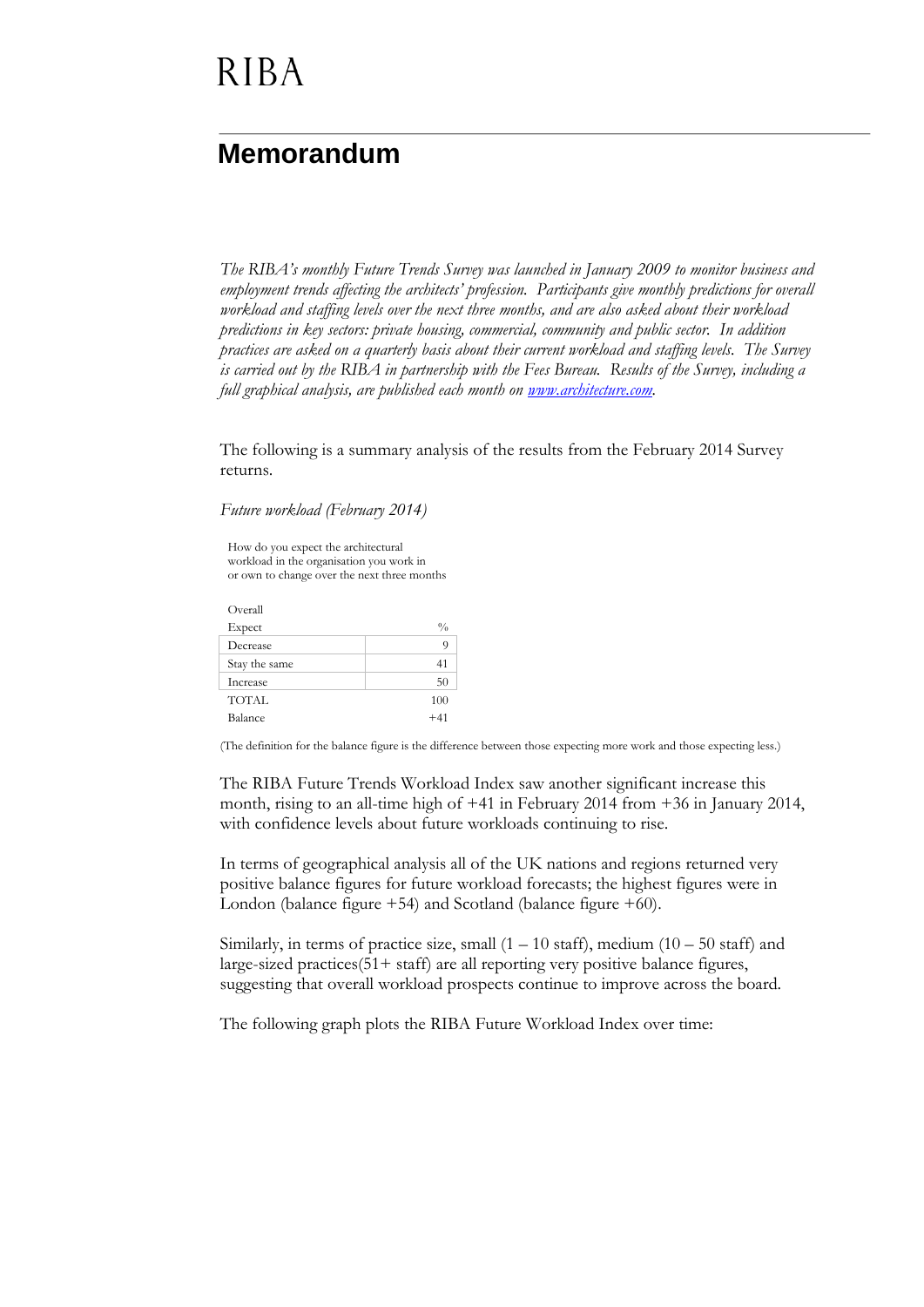# **RIBA**

### **Memorandum**



In terms of sector analysis, the private housing sector workload forecast continues to be the most buoyant, increasing to +40 in March 2014 from +35 in January 2014. The commercial sector workload forecast (balance figure +16) and the public sector workload forecast (balance figure  $+8$ ) also both saw small rises this month. However, the community sector workload forecast fell back slightly to  $+5$  in January 2014 from +10 in January 2014.

The current growth is largely being driven by a widespread strengthening of the private housing sector across the UK and a pick-up in commercial projects, particularly in London.

The following graph tracks the sector predictions in the RIBA Future Trends Survey over time: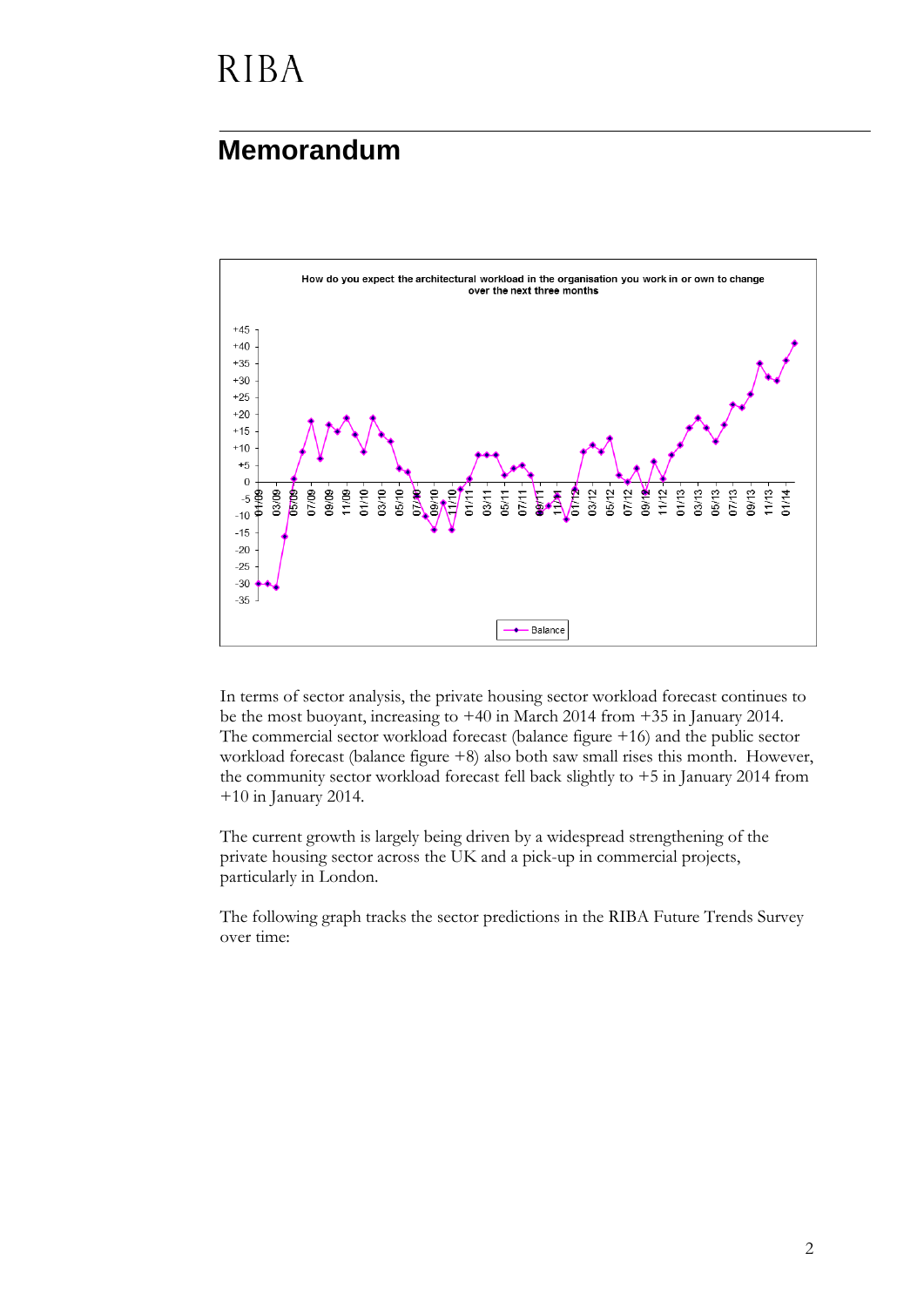### **RIBA**

#### **Memorandum**



*Future staffing levels (February 2014)*

How do you think the number of permanent architectural staff employed in your organisation will change over the next three months?

| Permanent Staff | $\frac{0}{0}$ |
|-----------------|---------------|
| Decrease        |               |
| Stay the same   | 79            |
| Increase        | 17            |
| TOTAL           | 100           |
| Balance         | $+13$         |
|                 |               |

(The definition for the balance figure is the difference between those expecting to employ more permanent staff in the next three months and those expecting to employ fewer.)

The RIBA Future Trends Staffing Index increased significantly this month, standing at +13 In February 2014 compared with +6 in January 2014, but the majority of practices (79%) expecting their staffing levels to stay the same during the next quarter.

There still appears to be significant spare capacity within the architects' profession, and in February 2014 the percentage of our respondents reporting that they had personally been under-employed in the last month increased by one percentage point to 19%, suggesting that around one fifth of the profession is still working below maximum capacity, and perhaps offering some explanation as to why aggregate staffing levels have not yet increased by any significant extent.